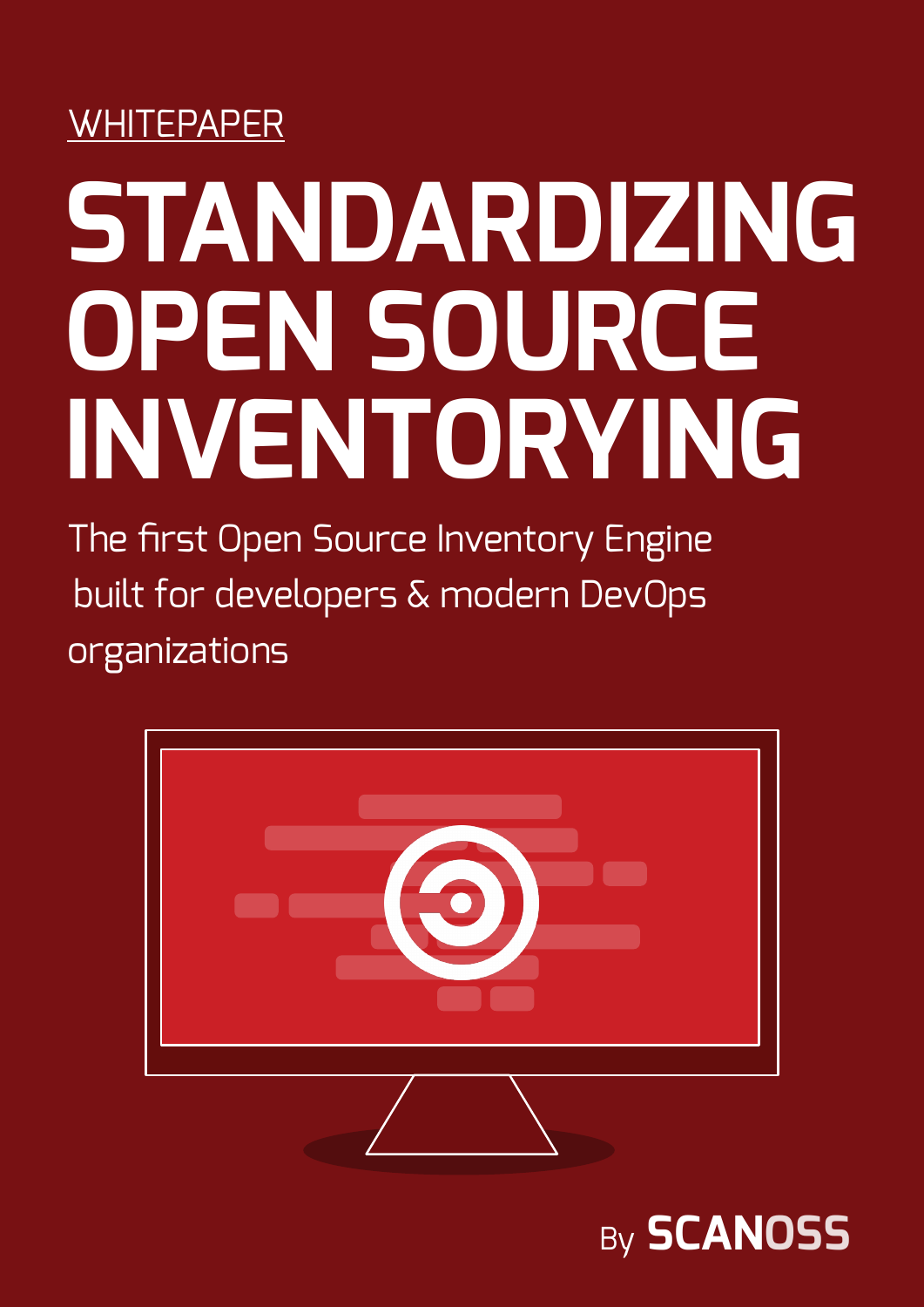# **CONTENTS**

## **Background**

| SCA tooling that fits a modern DevOps environment | 02 |
|---------------------------------------------------|----|
| A continuous process                              | 02 |

## **Redefining SCA: The first Open Source solution**

| Open Platform Architecture             | 03 |
|----------------------------------------|----|
| Open SBOM (Software Bill of Materials) | 04 |
| Open Indexing Algorithm ('Winnowing')  | 04 |
| Open Database Engine                   | 05 |
| Open Inventory Engine                  | 05 |
| Open RESTful API                       | 05 |
| Open Webhook & Command-line Interface  | 06 |
| Open Mining tool (Minr)                |    |

## **Questions?**

Please get in touch through [https://www.scanoss.com](https://scanoss.co.uk) or [info@scanoss.com](https://info@scanoss.co.uk)

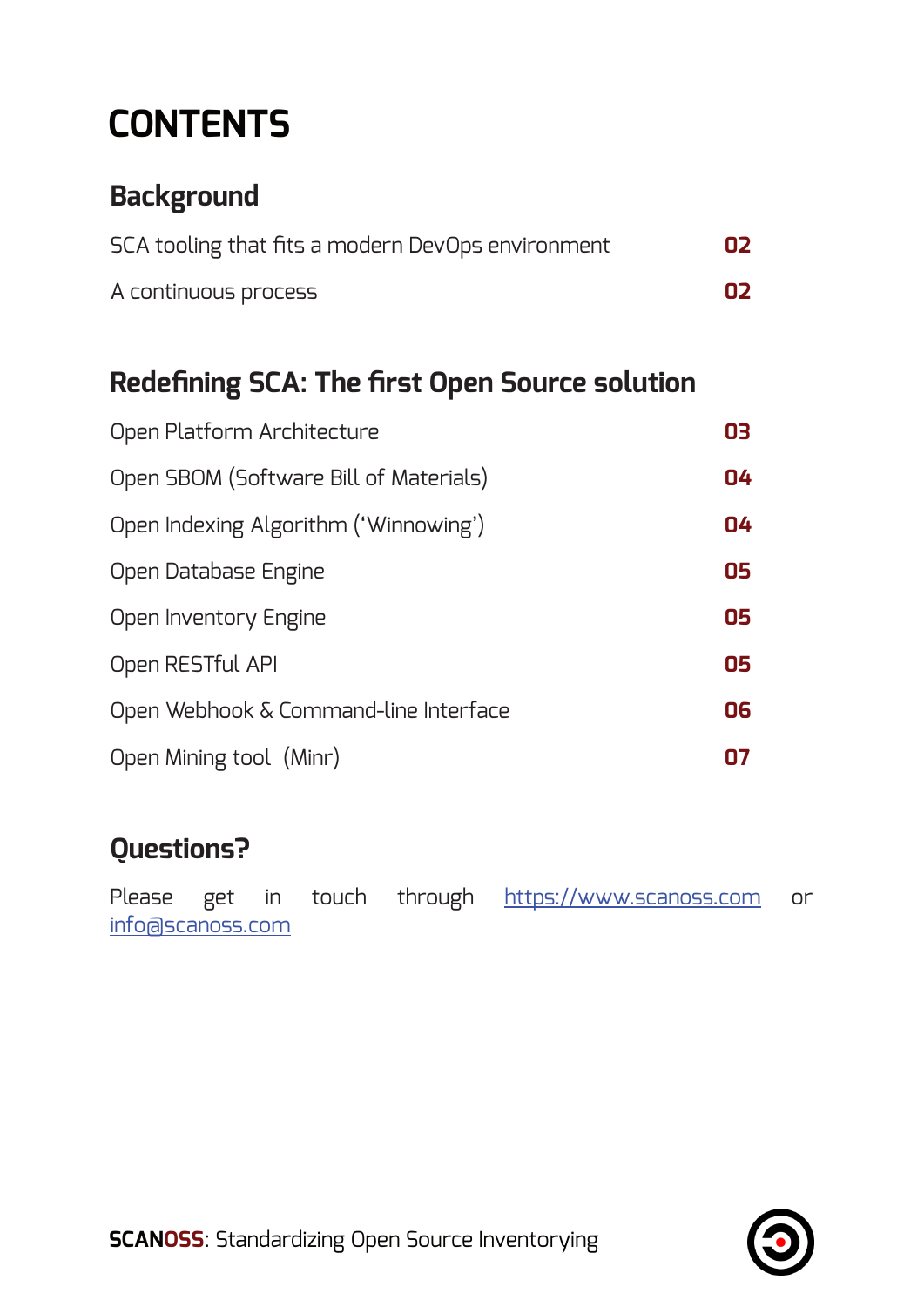# **BACKGROUND**

**Software Composition Analysis (SCA) tools perform analysis, comparison and identification of Open Source components. Sadly, none of the SCA vendors have embraced Open Source themselves. The proprietary nature of their tools leads to struggle at the customer side. Customers fall into vendor lock-in scenarios and it is very difficult to integrate these tools into their existing infrastructure. This leads to expensive post-processing of results, expensive maintenance of glue code, slow performance and increased hardware costs.**

#### **SCA tooling that fits a modern DevOps environment**

SCA tools were originally conceived with the specific purpose of creating a Software Bill of Materials (SBOM) from static snapshots of source trees. The SBOM quickly became a de facto requirement for due diligence processes during M&As, but also gained traction as part of pre-delivery audits at the end of development cycles.

However, development teams have started to struggle to adopt these tools in continuous development environments. Given the closed nature of existing SCA tooling, it's hard to integrate them in the development process and even harder to compare the results. There is a clear need for modern development teams to start left in the development process by performing continuous validations, rather than waiting for a final audit.



#### **"A continuous process"**

Software Development is a continuous process. Performing audits on static source code is costly and the result is most likely obsolete by the time assessment is completed. Open Source Inventorying will expose interfaces that allow natural integration to the validation process of a modern DevOps environment.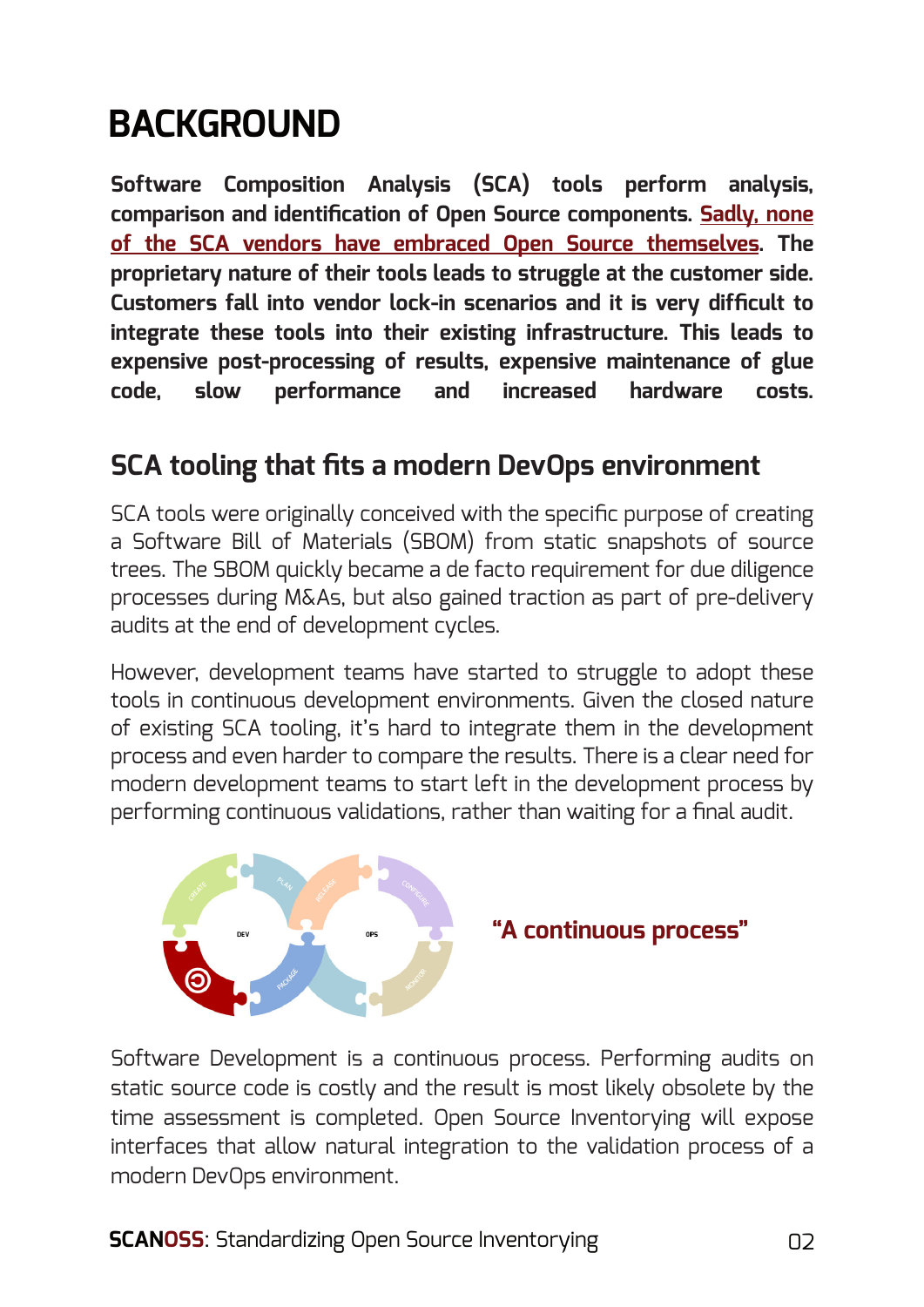# **REDEFINING SCA:** THE FIRST OPEN SOURCE SOLUTION

SCANOSS believes now is the time to reinvent Software Composition Analysis with a goal of *'start left'* and a **focus first on the foundation of reliable SCA, the SBOM**. An SBOM that does not require a small army of auditors to make it usable. So, SCANOSS provides an SBOM that that is 'always on'.

SCANOSS now releases the first **entirely Open Source** software platform for Open Source Inventorying, specifically designed for modern development (DevOps) environments. The platform includes:

- O; Open Data Mining tool (minr)
- O<sub>j</sub> Open Database Engine (ldb)
- O<sub>j</sub> Open Inventory Engine & SBOM
- O; Compliant RESTful API
- Webhooks and Command Line Interface (CLI)

## **Open Platform Architecture**

The complete SCANOSS-platform is released as Open Source. The pillar of the architecture is an OpenAPI compliant RESTful API that exposes functionality for the inventory engine to be interfaced from CI/CD tools as well as a full set of features for OSS auditing and other user interfaces.

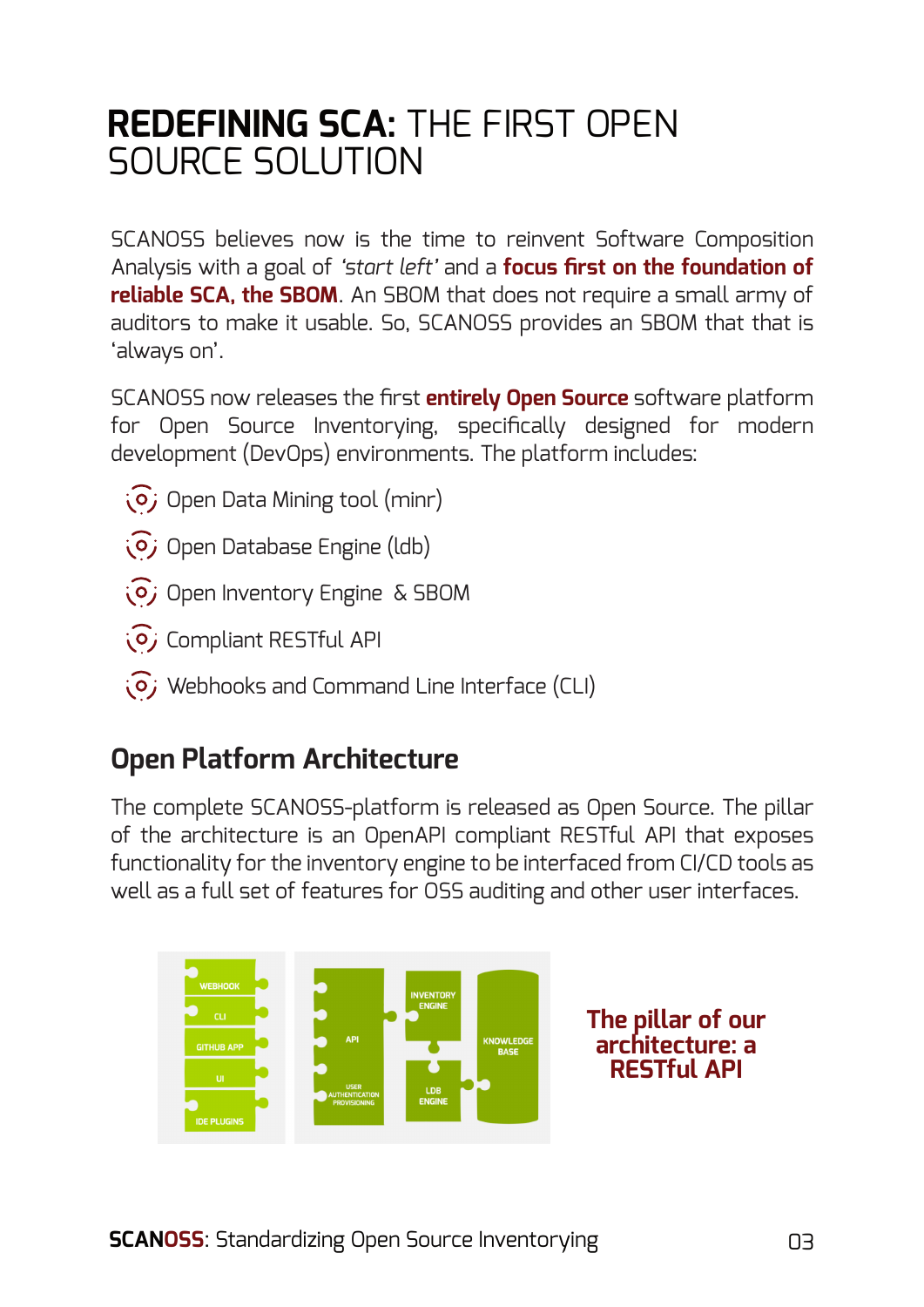Client-side applications and middleware connect to the RESTful API via https. The API handles interaction with the Inventory Engine, which uses the LDB interfaces to query the database.

## **Open SBOM (Software Bill of Materials)**

The SCANOSS platform uses indistinctively SPDX or CycloneDX (in their JSON variant) as the core SBOM storage format. XML variants are also supported both for importation and exportation of SBOMs.

#### **Open Indexing Algorithm** [\(https://github.com/scanoss/wfp\)](https://github.com/scanoss/wfp)

The knowledge base stores source code fingerprints for entire files and code fractions (snippets). These fingerprints are used for matching source code during analysis. Full file fingerprints have been standardized by using cryptographic hash algorithms, such as MD5 and SHA. However, looking at the market for SCA tooling, there are no standards defined for comparing snippets. **SCA vendors implement their own proprietary algorithms for calculating snippet fingerprints, which means it is virtually impossible to compare results from different tools.** Moreover, the proprietary nature of such algorithms imply that closed binaries are used for performing analysis, which is always a concern given the sensitive nature of corporate source code.

SCANOSS uses an open algorithm known as Winnowing, that has been used extensively in academic circles to obtain and compare fingerprints from documents and source code. These fingerprints are used to detect plagiarism against known texts and source code. There are several open source implementations of the Winnowing algorithm available today. Given the wide adoption and broad availability of open source implementations, SCANOSS has adapted this algorithm for indexing and comparing massive amounts of source code.

Further details and source code available at **[https://www.scanoss.com/](https://www.scanoss.co.uk/winnowing.html ) [winnowing.html](https://www.scanoss.co.uk/winnowing.html )**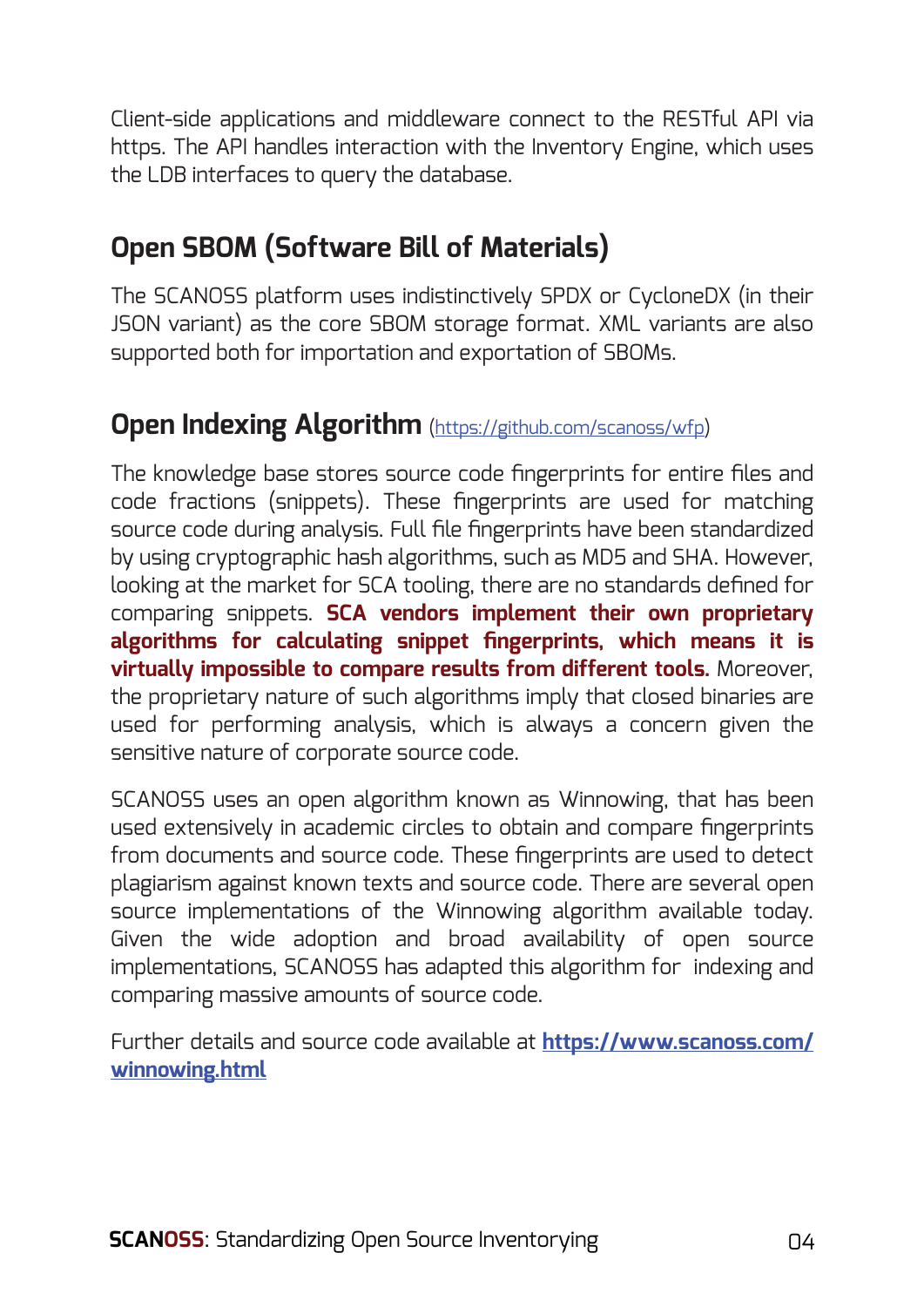#### **Open Database Engine** [\(https://github.com/scanoss/ldb](https://github.com/scanoss/ldb))

One of the main challenges faced by SCA tool manufacturers given the vast number of data records, is the performance of existing database engines and the overall database footprint.

Comparing a single file may require hundreds of database queries. In a large source code project, the latter easily multiplies to millions of database queries. This means query performance becomes critical. In database terms the requirement is to perform very simple queries on a perfectly balanced tree of numeric keys. Given such simple requirements, the broad set of features offered by general purpose SQL or NoSQL database engines becomes an expensive overhead.

**SCANOSS designed a database engine specifically for this use case and has already passed the 2 trillion fingerprints mark**. SCANOSS' Database Engine (called: 'LDB') organizes data in mapped linked lists, enabling hardware-speed searches. Comparisons are performed in microseconds, which allows the scanning of thousands of files per second while the database footprint is kept to a bare minimum and can be distributed across devices.

#### **Open Inventory Engine** [\(https://github.com/scanoss/engine\)](https://github.com/scanoss/engine)

The SCANOSS Inventory Engine performs comparison of source code against the Open Source Knowledge Base using the provided LDB Database interfaces.

Analysis is performed either on source code files or on pre-calculated Winnowing fingerprints. Output is presented in JSON format.

#### **Open RESTful API** ([https://github.com/scanoss/API\)](https://github.com/scanoss/API)

The SCANOSS API interfaces with the Inventory Engine and provides multiple functionality for Audit Management, User Management, Provisioning, Project Management, Authentication and Authorisation.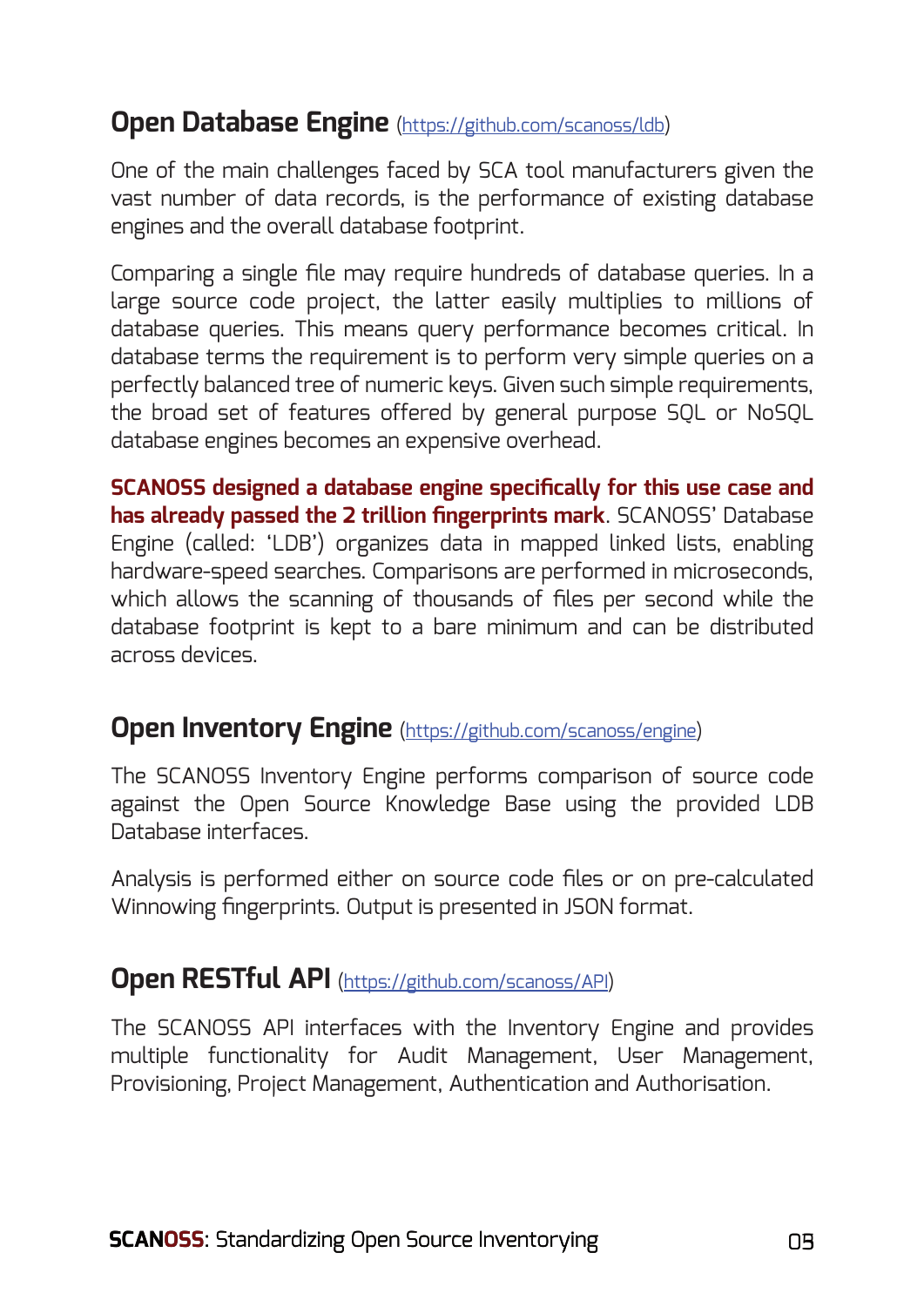Reference code is provided with the API, including an auditing UI and a Webhook and a Command Line Interface scanner (scanner.py).

#### **Open Webhook** ([https://github.com/scanoss/webhook\)](https://github.com/scanoss/webhook)

The SCANOSS Webhook features integration to the main software repository providers and enables a secured & automated source-code check that triggers upon every Git PUSH. The Webhook automatically retieves the changed files along with the optional Open Source Assets declaration and posts them to the inventory server for analysis. The build status for the commit is automatically updated and a comment is posted highlighted by a SCANOSS badge. If the presence of an undeclared Open Source asset is detected, regadless of whether it is a complete file or a small code snippet, the commit is marked as "build failed" and a "failed" badge is added to the commit comment, regardless of whether it is a complete file or a small code snippet.

#### **Open Command-line Interface**

The SCANOSS Scanner is a Python script that performs direct, recursive scanning of the provided directory. The scan is performed using the SCANOSS API.

Sample use of the scanner.py CLI:

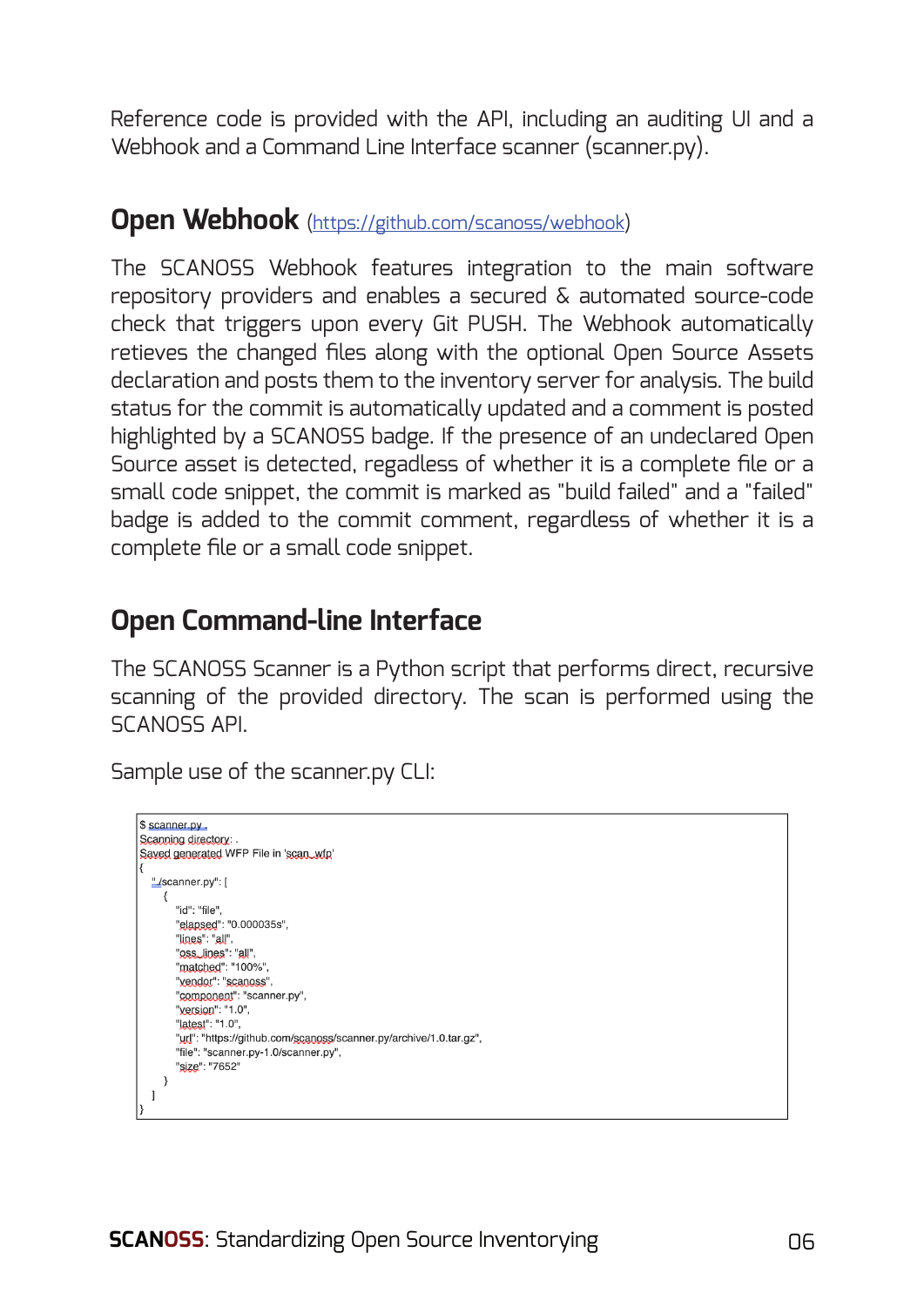#### **Open Mining Tool** [\(https://github.com/scanoss/minr\)](https://github.com/scanoss/minr)

The SCANOSS Mining Tool (called: 'Minr') is a command-line tool that performs download, extraction and indexing of a source code component. The tool is released as Open Source with the purpose of allowing users to create their own source code knowledge bases.

The arbitrary creation of knowledge bases can have a myriad of applications. E.g. a company could create a knowledge base of proprietary code to detect the unwanted release of an IP. A different application could be performing a comparison against only a designated set of OSS components.

Example use of the SCANOSS Minr tool:



Minr fetches the components and subsequently generates component, file and snippet data. Minr can be launched in a number of instances, from any number of machines and the resulting data can be joined by simple concatenation, to be inserted into the knowledge base at a later point in time.